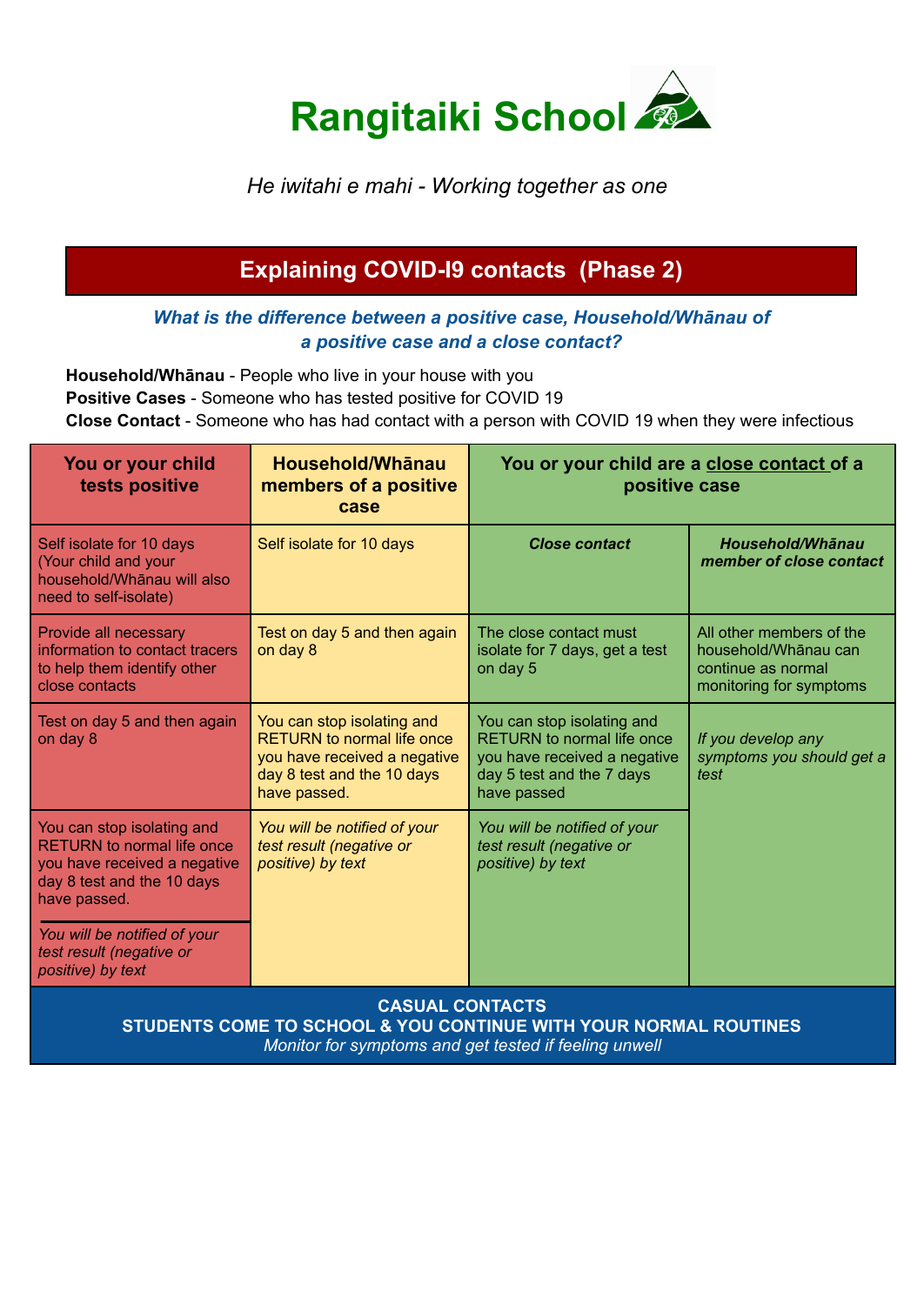# **COVID-19 Frequently Asked Questions**

In light of recent cases in the local area this information is to support our families with any Covid-19 queries, and what you need to do.

In advance we know that this will end up in disruptions to your lives and work, and thank you for your understanding and support.

Please note that we are not the "health experts", but do know that the Ministry of Health may be delayed in providing advice/guidance to you.

Please also note that this information is subject to change, based on any updated guidelines from the Ministry of Education & Health.

# **Click on the question below to find the information you need quickly…**

- ➔ [Who do we advise if my child tests positive for Covid-19?](#page-1-0)
- → [What actions does the school take when there is a positive case?](#page-1-1)
- **→ [How do we work out who is a Close Contact?](#page-2-0)**
- **→** [My child is a close contact. What does this mean?](#page-2-1)
- → [Do I need to provide anything before my child is able to return to school?](#page-2-2)
- ➔ [If my child is a close contact, does the rest of our household also need to isolate?](#page-2-3)
- → [A member of our household is a close contact. Can my child still attend school?](#page-2-4)
- ➔ [We received the letter saying that my child is NOT a close contact. What do I need to do?](#page-2-5)
- → [My child has tested positive for Covid-19. What does this mean?](#page-2-6)
- → [My child is feeling unwell \(e.g. cough, headache, sore throat etc\) Can I still send them to](#page-3-0) [school?](#page-3-0)
- $\rightarrow$  [Is it safe to send my child to school?](#page-3-1)
- **→ [What are you doing to keep my child safe?](#page-3-2)**
- **→** [My child is anxious or scared. What advice do you have?](#page-3-3)
- → [My child needs to isolate at home. What support will school provide around teaching and](#page-3-4) [learning?](#page-3-4)

# <span id="page-1-0"></span>**Who do we advise if my child tests positive for Covid-19?**

Please contact Justine Driver as soon as possible after you have been informed of a positive test result. Contact: by email [principal@rangitaiki.school.nz](mailto:principal@rangitaiki.school.nz) or phone the school 3842801

# <span id="page-1-1"></span>**What actions does the school take when there is a positive case?**

We follow a response plan based on guidance from the Ministry of Education. This involves:

- Seeking confirmation of the positive case, and when the infectious period was
- If this was on a school day, we then work through contact tracing
- We will advise classes that are close contacts, via text/email initially, and then a follow up phone call.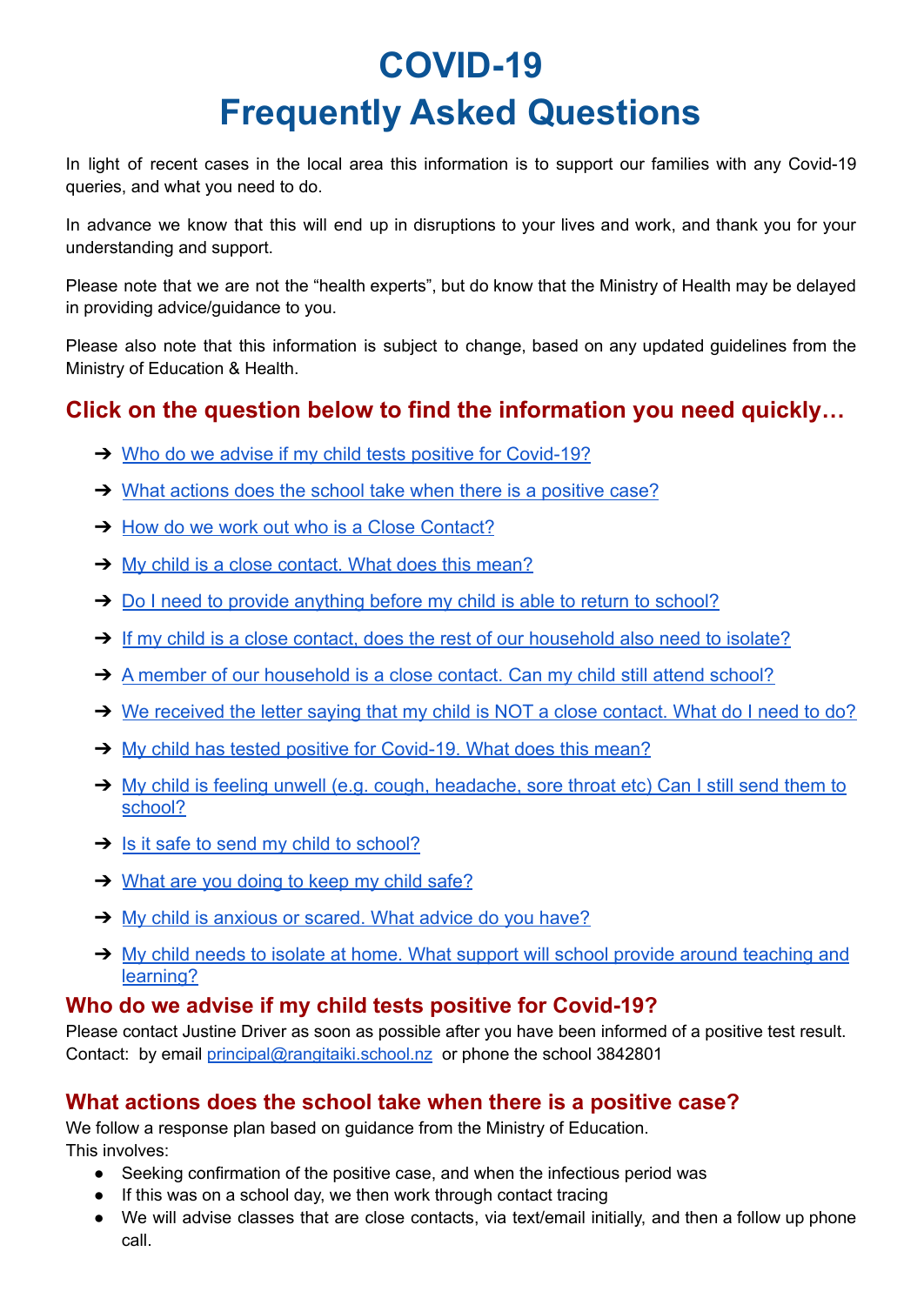- If this occurs during a school day, we will request that you come and collect your child as soon as you are able to. Arrive at the main office, and we will bring your child(ren) out to you safely.
- Rest of school advised of the case, and becomes casual contacts

# <span id="page-2-0"></span>**How do we work out who is a Close Contact?**

There is detailed guidance around this and a range of criteria. Without going into detail, because our students spend a long time in the same classroom, this then fits the criteria for being a Close Contact if they are unmasked.

#### <span id="page-2-1"></span>**My child is a close contact. What does this mean?**

- This means your child has had contact with a positive case at our school.
- They will need to isolate for 7 days and be tested on day #5 (Note the 7 days start from the date that they were in contact with a positive case at school. Because of the time lag between the confirmed case/test results, this may mean that your child only needs to remain home for a smaller number of days).
- The day #5 test is likely when you would receive the notification of being a close contact.
- We will advise you further regarding testing and isolation dates.

# <span id="page-2-2"></span>**Do I need to provide anything before my child is able to return to school?**

Yes please. For positive Covid cases or close contacts we would like to see the last negative test result please. Note: if your family chooses not to get the Covid test done, then the period of isolation will need to be extended.

# <span id="page-2-3"></span>**If my child is a close contact, does the rest of our household also need to isolate?**

No, not for our region. We have received official direction from the Auckland Regional Health Board & Ministry of Education that this no longer applies to the Auckland region.

Please note: the Covid19 website still says that other household members of close contacts are casual contacts, and also need to isolate for 5 days, but this does not apply to the Waikato/Auckland areas.

# <span id="page-2-4"></span>**A member of our household is a close contact. Can my child still attend school?**

**Yes,** as above. Your child is able to attend school.

# <span id="page-2-5"></span>**We received the letter saying that my child is NOT a close contact. What do I need to do?**

Most importantly, **your child is still able to attend school**

- You and your Whānau should watch for symptoms
- If any develop, get tested immediately
- Then, stay at home until you receive the result
- Please keep an eye out for school communications
- If your Whānau hasn't been vaccinated, please consider doing so as soon as possible.

# <span id="page-2-6"></span>**My child has tested positive for Covid-19. What does this mean?**

This will mean that your child will need to isolate. All family members will be close contacts and also need to isolate.

Ministry of Health will provide more guidance.

#### **A member of our household has tested positive. What does this mean?**

This will mean that your child will be a close contact and also needs to isolate. Ministry of Health will provide more guidance.